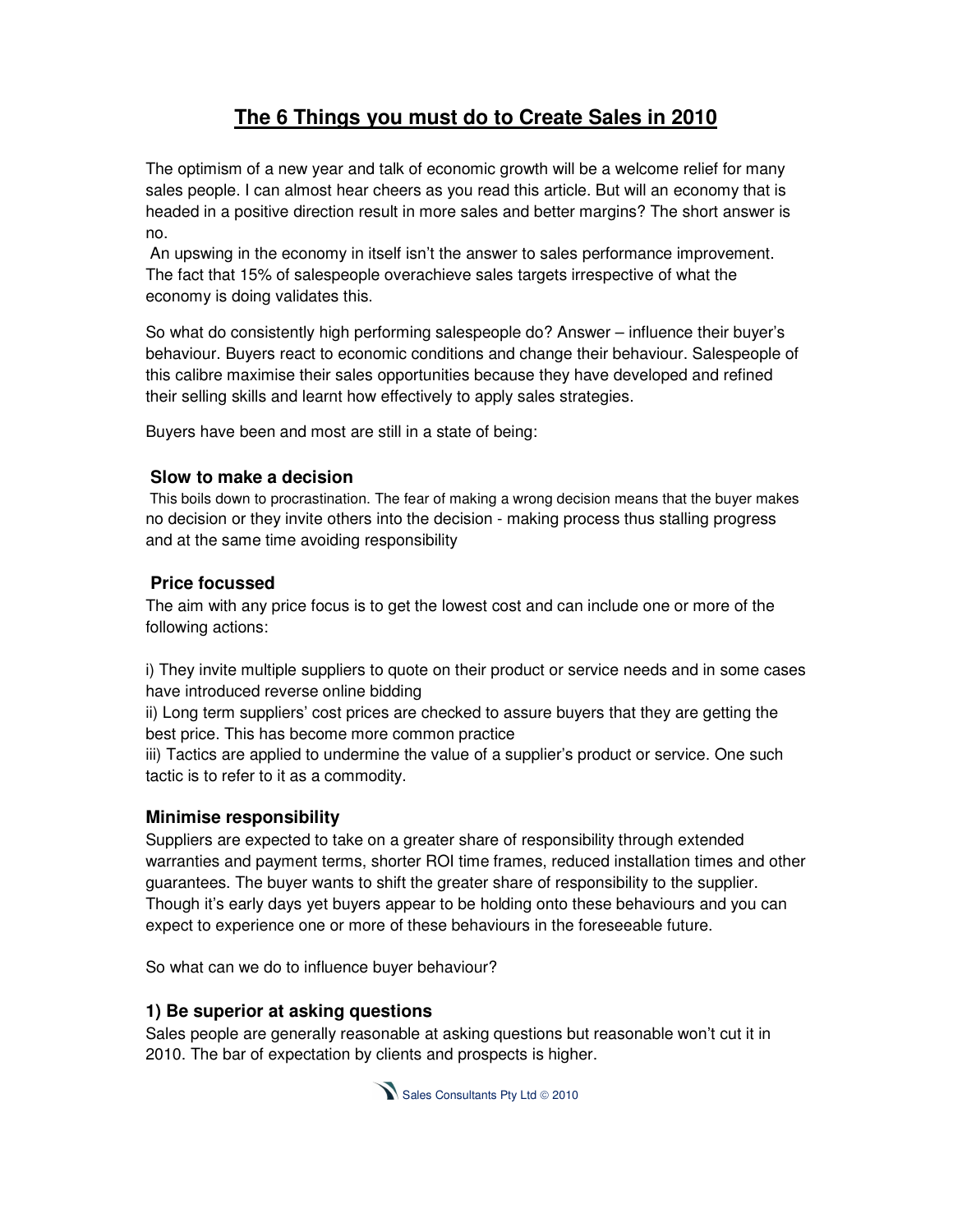Uncovering an issue in itself isn't enough without going more deeply into the effect of the issue. Where possible ask questions of a business as well as a personal nature. For example, "What are the core challenges to growing sales in your division?" This could be followed by, "What effect has this had on your team's morale (business)... How has this impacted on you personally?" The client or prospect will not only be mentally engaged but also emotionally involved

## **2) Client relationships**

Continue to build on your credibility and trust, particularly with your long term clients. Too often salespeople fall into the trap of taking long term clients for granted which is the knockout for the relationship and for business. Build your personal and business knowledge with every client visit. Regularly reinforce your personal commitment to them by, for example, sending newspaper or magazine articles of interest. It will show that you care and are thinking of them.

## **3) Differentiate yourself**

Differentiation is always from the client or prospect perspective and separates you from all the competitor alternatives they have available. It is the most effective strategy to lock out your competitors. What one client values may be different from what another does and it's organic. In other words it does change. Begin by asking questions as outlined previously. This will show the buyer you are seeking a deeper level of understanding of their problems or opportunities and they are more important to you than your pushing a product or service

## **4) Reach out**

This means regularly setting time aside to prospect for new business. This can include networking, email, phone calls, drop-in visits and sending some correspondence by standard mail. Develop a creative prospecting campaign so the prospect keeps your name front of mind. One or two contacts don't constitute a campaign.

If you rely on existing clients to generate sales your pool of sales opportunities will provide an ever diminishing return so it's vital to prospect regularly.

## **5) Referrals**

There are only two types of referrals -- cold or hot. Unfortunately too many salespeople work from cold referrals and don't know it. A cold referral is one where the prospect doesn't know you and is not expecting your call.

This typically happens when the salesperson has been given a name and phone number and told to call. A hot referral is one where the prospect knows who the caller is and is expecting the call. It is easy to ask a few qualifying questions to convert a cold referral to a hot one. For example, "Why do you think Jenny would be interested...Who is their current supplier?" Ask the client to call the prospect and let them know you will be contacting them. The prospect will then be expecting your call. Hot referrals result in qualified prospects and a reduced selling cycle.